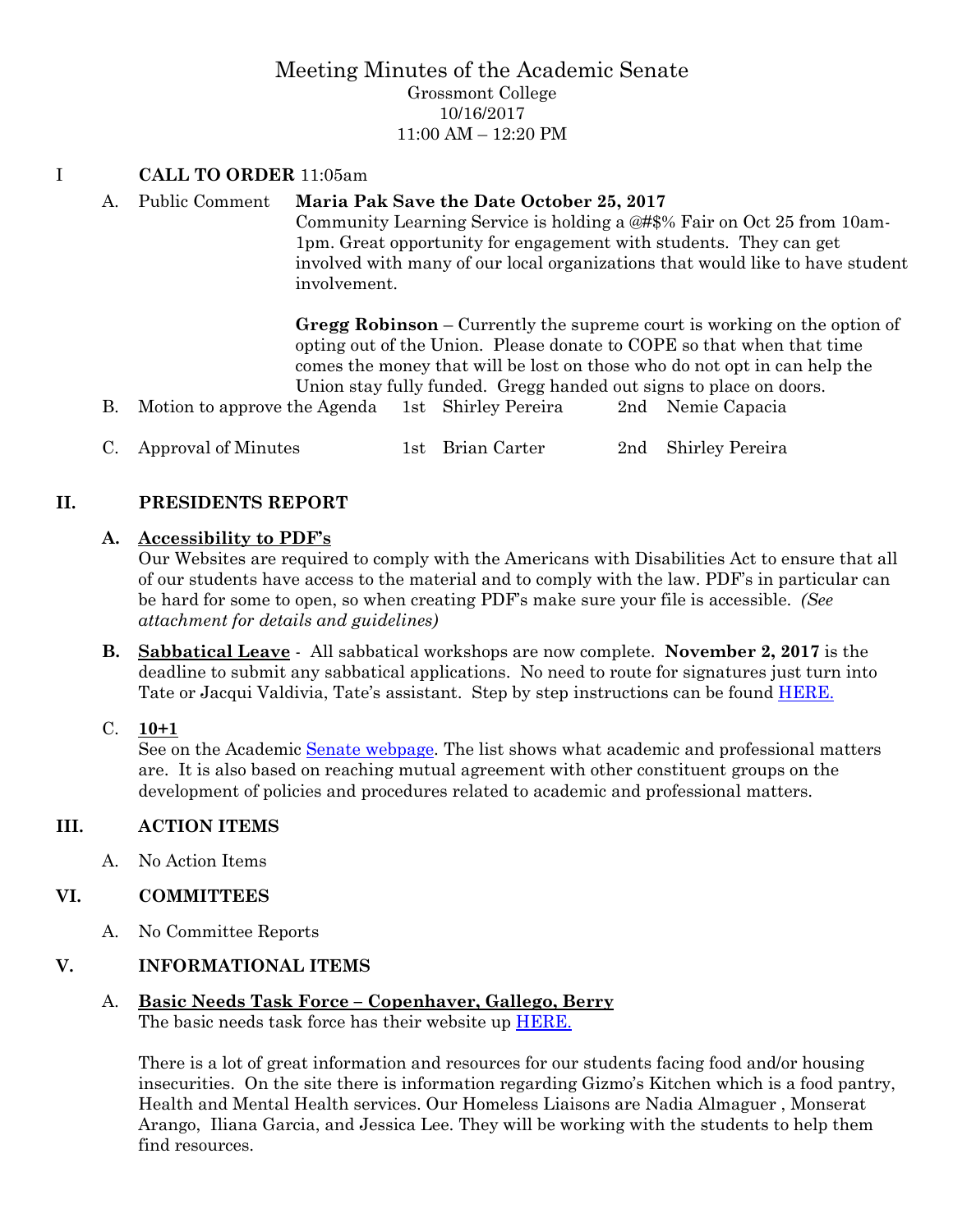Future Goals for BNTF a walk-in food pantry so students can pick what they would like. Evening distribution for our night classes. Working with Sodexo to take food stamps for our students with food insecurities.

B. Compressed Calendar update

Tate presented a spreadsheet that is based on term length multiplier of 17 our current is 17.5. This is calculated based on a calendar which would include Flex Week, 16 weeks of instruction and no finals week. Tate showed how going to a 17 TLM is not really a big change in the current schedule, as most sections would see very little increase in meeting time (See Attachment).

In addition, he indicated that the task force would be recommending that we retain the two-day Thanksgiving holiday format (as opposed to the full-week). A formal set of recommendations, with a written rationale for each decision, will be coming from the task force in the next month, and will be made available on the [compressed calendar webpage.](https://www.gcccd.edu/compressed-calendar/default.html)

We are currently behind on our timeline for compressed calendar. Tentatively, it will take 6-8 months to get from vote of approval to finished schedule (for submission to the State Chancellor's Office). Once at the State it takes 1 year to implementation. This means that, if we are to try for implementation of a compressed calendar by the fall of 2019, we will need to come to a decision point by the end of this fall semester.

If you have any questions on how this might affect your department, please direct your questions to Tate.

Meeting Adjourned 12:17PM Next Meeting October 30, 2017